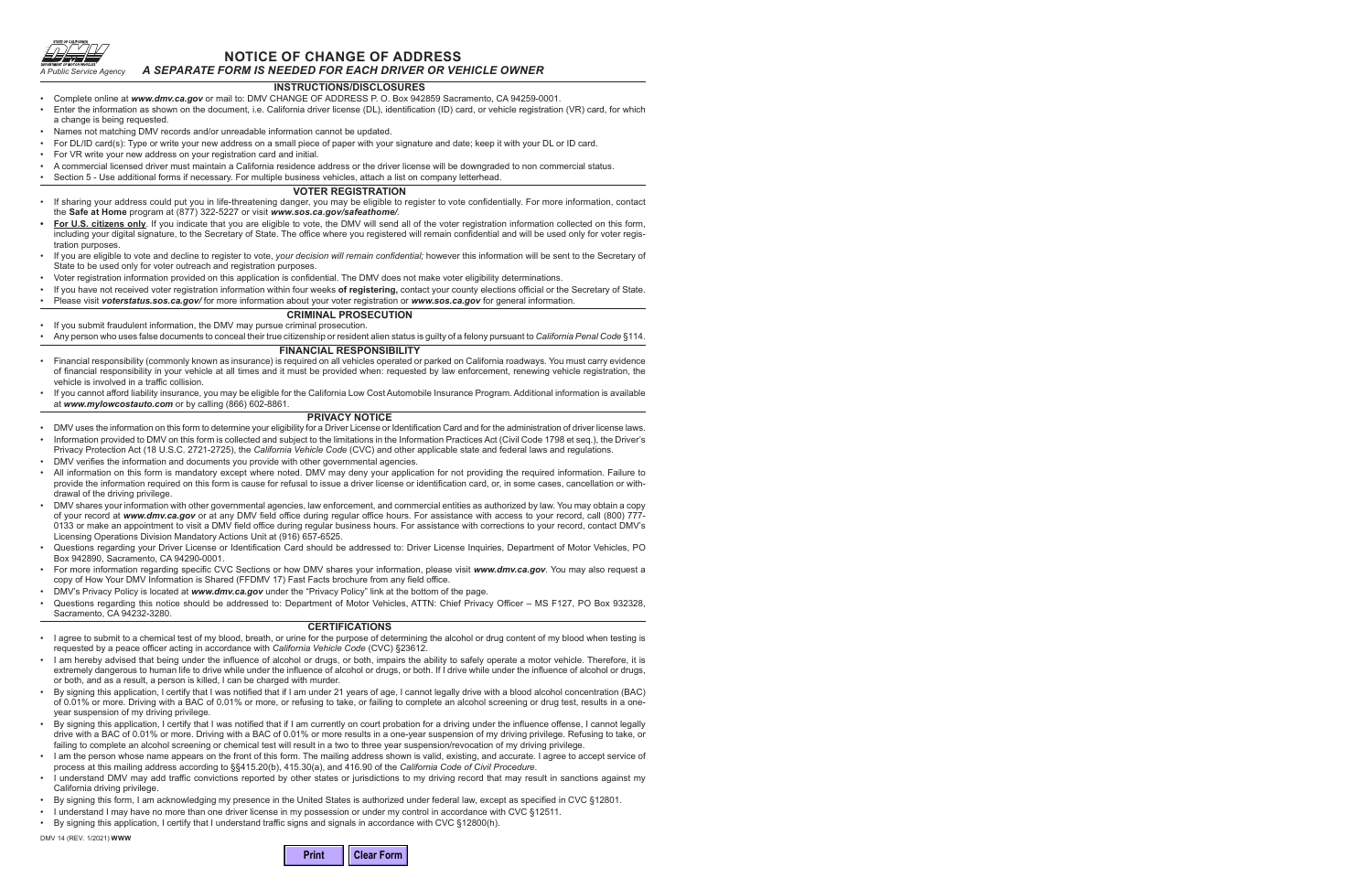# **NOTICE OF CHANGE OF ADDRESS** *A SEPARATE FORM IS NEEDED FOR EACH DRIVER OR VEHICLE OWNER*

| <b>SACRAMENTO, CA 94259-0001</b><br>Please Print Characters In Capital Letters Using Black or Dark Blue Ink only. |                                                     |                                                                                         |                                                                                          |                                                          |                                        |                                            |  |  |  |  |
|-------------------------------------------------------------------------------------------------------------------|-----------------------------------------------------|-----------------------------------------------------------------------------------------|------------------------------------------------------------------------------------------|----------------------------------------------------------|----------------------------------------|--------------------------------------------|--|--|--|--|
| $\mathbf{1}$                                                                                                      | $\,$ 3 $\,$<br>$\mathbf{2}$<br>5<br>4               | 8 9<br>${\cal O}$<br>6<br>7                                                             | B<br>E<br>$\mathsf F$<br>$\mathcal{G}$<br>A<br>$\cal C$<br>D<br>  H                      | Κ<br>${\sf M}$<br>P<br>Q R<br>${\sf N}$<br>O<br>J<br>L   | $\mathfrak S$<br>U<br>V<br>W<br>Т<br>х | Ζ                                          |  |  |  |  |
|                                                                                                                   | 1. Personal or                                      |                                                                                         |                                                                                          |                                                          | DRIVER LICENSE/ID CARD NO. (FOR        |                                            |  |  |  |  |
|                                                                                                                   | <b>Business</b><br>Information                      | LAST NAME OR BUSINESS NAME<br>DL/ID CHANGE OF ADDRESS ONLY)                             |                                                                                          |                                                          |                                        |                                            |  |  |  |  |
|                                                                                                                   |                                                     |                                                                                         |                                                                                          |                                                          |                                        |                                            |  |  |  |  |
|                                                                                                                   |                                                     | <b>FIRST</b>                                                                            | <b>INITIAL</b>                                                                           | BIRTH DATE (FOR DL/ID CHANGE OF ADDRESS ONLY)            |                                        |                                            |  |  |  |  |
|                                                                                                                   |                                                     |                                                                                         |                                                                                          |                                                          |                                        |                                            |  |  |  |  |
|                                                                                                                   | 2. Previous<br><b>Residence</b><br>or Business      | STREET NUMBER ONLY                                                                      | STREET NAME (INCLUDE ST., AVE., RD., CT., ETC.)                                          |                                                          |                                        |                                            |  |  |  |  |
|                                                                                                                   | <b>Address</b>                                      | APT NO.                                                                                 |                                                                                          |                                                          |                                        |                                            |  |  |  |  |
|                                                                                                                   |                                                     |                                                                                         |                                                                                          |                                                          |                                        |                                            |  |  |  |  |
|                                                                                                                   |                                                     |                                                                                         | CITY - DO NOT ABBREVIATE - USE FIRST 22 CHARACTERS IN CITY NAME                          |                                                          | ZIP CODE<br><b>STATE</b>               |                                            |  |  |  |  |
|                                                                                                                   |                                                     |                                                                                         |                                                                                          |                                                          |                                        |                                            |  |  |  |  |
|                                                                                                                   | 3. New or<br>Correct                                | STREET NUMBER ONLY<br>STREET NAME (INCLUDE ST., AVE., RD., CT., ETC.)                   |                                                                                          |                                                          |                                        |                                            |  |  |  |  |
|                                                                                                                   | <b>Residence</b>                                    |                                                                                         |                                                                                          |                                                          |                                        |                                            |  |  |  |  |
|                                                                                                                   | or Business<br><b>Address</b>                       | APT NO.                                                                                 |                                                                                          |                                                          |                                        |                                            |  |  |  |  |
|                                                                                                                   | Do Not Use<br>P.O. Box in                           |                                                                                         |                                                                                          |                                                          |                                        |                                            |  |  |  |  |
|                                                                                                                   | this space.                                         |                                                                                         | CITY - DO NOT ABBREVIATE - USE FIRST 22 CHARACTERS IN CITY NAME                          |                                                          | ZIP CODE<br><b>STATE</b>               |                                            |  |  |  |  |
|                                                                                                                   |                                                     |                                                                                         |                                                                                          |                                                          |                                        |                                            |  |  |  |  |
|                                                                                                                   | 4. New or<br><b>Correct</b><br><b>Mailing</b>       | STREET NUMBER ONLY<br>P.O. BOX OR STREET NAME OR STREET NAME AND PRIVATE MAIL BOX (PMB) |                                                                                          |                                                          |                                        |                                            |  |  |  |  |
|                                                                                                                   | <b>Address</b><br>If Different                      | APT NO.                                                                                 |                                                                                          |                                                          |                                        |                                            |  |  |  |  |
|                                                                                                                   | From Address<br>in Section 3                        |                                                                                         |                                                                                          |                                                          |                                        |                                            |  |  |  |  |
|                                                                                                                   |                                                     |                                                                                         | CITY - DO NOT ABBREVIATE - USE FIRST 22 CHARACTERS IN CITY NAME                          |                                                          | <b>STATE</b><br>ZIP CODE               |                                            |  |  |  |  |
|                                                                                                                   |                                                     |                                                                                         |                                                                                          |                                                          |                                        |                                            |  |  |  |  |
|                                                                                                                   | 4a.Voter<br><b>Change Of</b><br><b>Address</b>      |                                                                                         | Your voting address will be updated unless you check the box below.                      |                                                          |                                        |                                            |  |  |  |  |
|                                                                                                                   | Use only with<br>DL/ID Change<br>of Address         |                                                                                         | Check this box if you do not want your new address used for voter registration purposes. |                                                          |                                        |                                            |  |  |  |  |
|                                                                                                                   | 5. Vehicles,<br>Vessels,                            | CALIFORNIA PLATE/CF/PLACARD NO.                                                         |                                                                                          | LAST 17 POSITIONS OF VEHICLE ID OR VESSEL HULL ID NUMBER | LEASED                                 | CHECK IF CHECK IF REGISTERED<br>OUTSIDE CA |  |  |  |  |
|                                                                                                                   | or Placards<br>Owned By<br>You                      |                                                                                         |                                                                                          |                                                          |                                        |                                            |  |  |  |  |
|                                                                                                                   |                                                     |                                                                                         |                                                                                          |                                                          |                                        |                                            |  |  |  |  |
|                                                                                                                   |                                                     |                                                                                         |                                                                                          |                                                          |                                        |                                            |  |  |  |  |
|                                                                                                                   | 6. Leased<br><b>Vehicles</b>                        | LEASING COMPANY'S NAME                                                                  |                                                                                          |                                                          |                                        |                                            |  |  |  |  |
|                                                                                                                   |                                                     |                                                                                         |                                                                                          |                                                          |                                        |                                            |  |  |  |  |
|                                                                                                                   | 7. Location of<br><b>Trailer Coach</b><br>or Vessel | STREET NUMBER ONLY                                                                      | STREET NAME (INCLUDE ST., AVE., RD., CT., ETC.)                                          |                                                          |                                        |                                            |  |  |  |  |
|                                                                                                                   | If Different From<br>Residence<br>or Business       |                                                                                         | CITY - DO NOT ABBREVIATE - USE FIRST 16 CHARACTERS IN CITY NAME                          | COUNTY - DO NOT ABBREVIATE                               |                                        |                                            |  |  |  |  |
|                                                                                                                   | Address                                             |                                                                                         |                                                                                          |                                                          |                                        |                                            |  |  |  |  |

*IMPORTANT: CONTINUE TO NEXT PAGE.*

**YOUR APPLICATION CANNOT BE PROCESSED WITHOUT BOTH PAGES.**



DMV 14 (REV. 1/2021) **WWW**

| <b>Hear Form</b> |  |
|------------------|--|
|------------------|--|